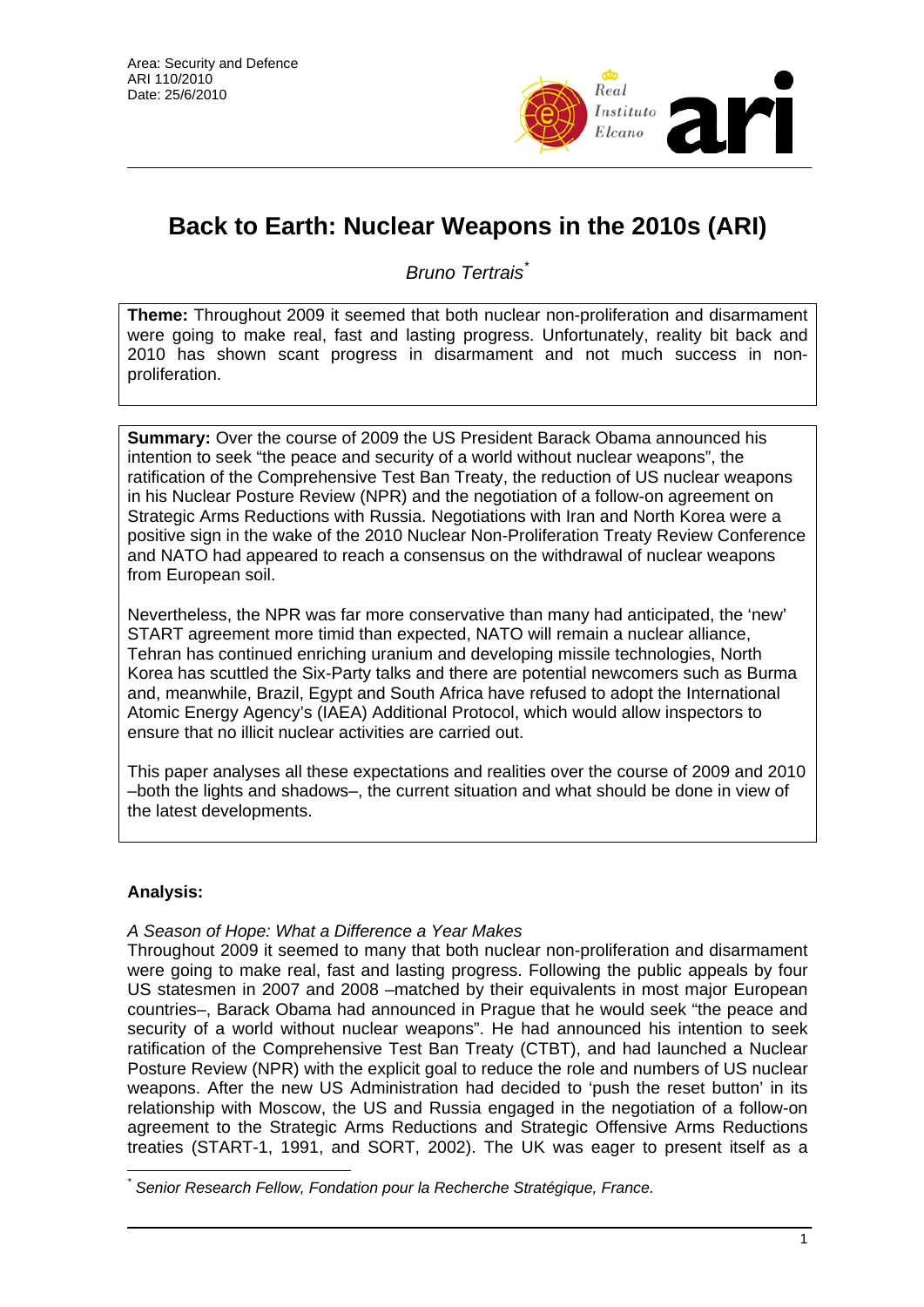

champion of the cause of nuclear disarmament, Washington was making new overtures to Iran and there were hopes of resuming the Six-Party Talks to solve the North Korean nuclear crisis. At the Conference of Disarmament in Geneva, there was serious discussion of opening negotiations on a Fissile Material Cut-off Treaty (FMCT) and on occasion of a historical session chaired by Barack Obama on 24 September 2009, the UN Security Council unanimously had adopted the far-reaching resolution 1887(2009) that called upon the international community to implement a series of specific non-proliferation and disarmament measures.

In Europe, the debate foreseen by the author two years ago had finally opened.<sup>[1](#page-1-0)</sup> NATO had formally decided to embark on the revision of the 1999 Strategic Concept. A 'Group of Experts' had been appointed under the stewardship of the former US Secretary of State Madeleine Albright to give food for thought to governments. The new German coalition government –under pressure from the Liberal Party leader and incoming Foreign Minister Guido Westerwelle– stated that Berlin would seek the withdrawal of US nuclear weapons from its territory. This encouraged other Alliance Foreign Ministers to call for the removal of US nuclear weapons from Europe and the process culminated with a letter from the Foreign Ministers of five countries, including two Alliance host nations (Belgium, Germany, Luxembourg the Netherlands and Norway), to write a letter to the NATO Secretary General in February calling for the removal of all US nuclear weapons from Europe on 26 February 2010.

It was expected that the year would thus see a sequence of key events which could have made it the Year of Nuclear Disarmament: the conclusion of a new Russian-American arms reduction treaty, the publication of the NPR, the Washington Nuclear Security Summit and the Nuclear Non-Proliferation Treaty (NPT) Review Conference.

### *Reality Bites Back*

 $\overline{a}$ 

Unfortunately the hard reality of the real world then began to bite back. It came as no surprise to a seasoned observer that the US Nuclear Posture Review, published on 6 April 2010, was far more conservative than many had anticipated. This is generally what happens to Presidents and Prime Ministers who come into office with promises of farreaching changes on issues as sensitive as defence policy –until the responsibilities of office and the fear of being portrayed as weak, make them alter their stance $-$ . <sup>[2](#page-1-1)</sup> The NPR did not really reduce the role of nuclear weapons: the new US declaratory policy fell well short of a no-first-use doctrine and only promise Non-Nuclear Weapons States in good standing of their obligations that US nuclear weapons would not be used against them. The triad of land-, air- and sea-based strategic launchers was maintained, and alert levels remained unchanged. No unilateral reduction of US nuclear weapons was announced and it was decided to rejuvenate the nuclear complex (in contrast, George W. Bush had slashed the total US arsenal by around 50% between 2001 and 2008). Washington has made it clear that it has a strong preference for bilateral, negotiated reductions.

<span id="page-1-1"></span><span id="page-1-0"></span><sup>1</sup> Bruno Tertrais (2008), 'The Coming NATO Nuclear Debate', ARI nr 117/2008, Real Instituto Elcano. 2  $2$  The first sign that the US push towards disarmament was going to be limited came through a little-noticed article by the same four statesmen that had launched the whole debate: they argued in favor of increased funding for the US nuclear complex. See George P. Shultz, William J. Perry, Henry A. Kissinger and Sam Nunn, "How to Protect our Deterrent", The Wall Street Journal, 19 January 2010. They had understood that a consensual nuclear policy had to be balanced, and Barack Obama could not afford to appear "weak" on defense.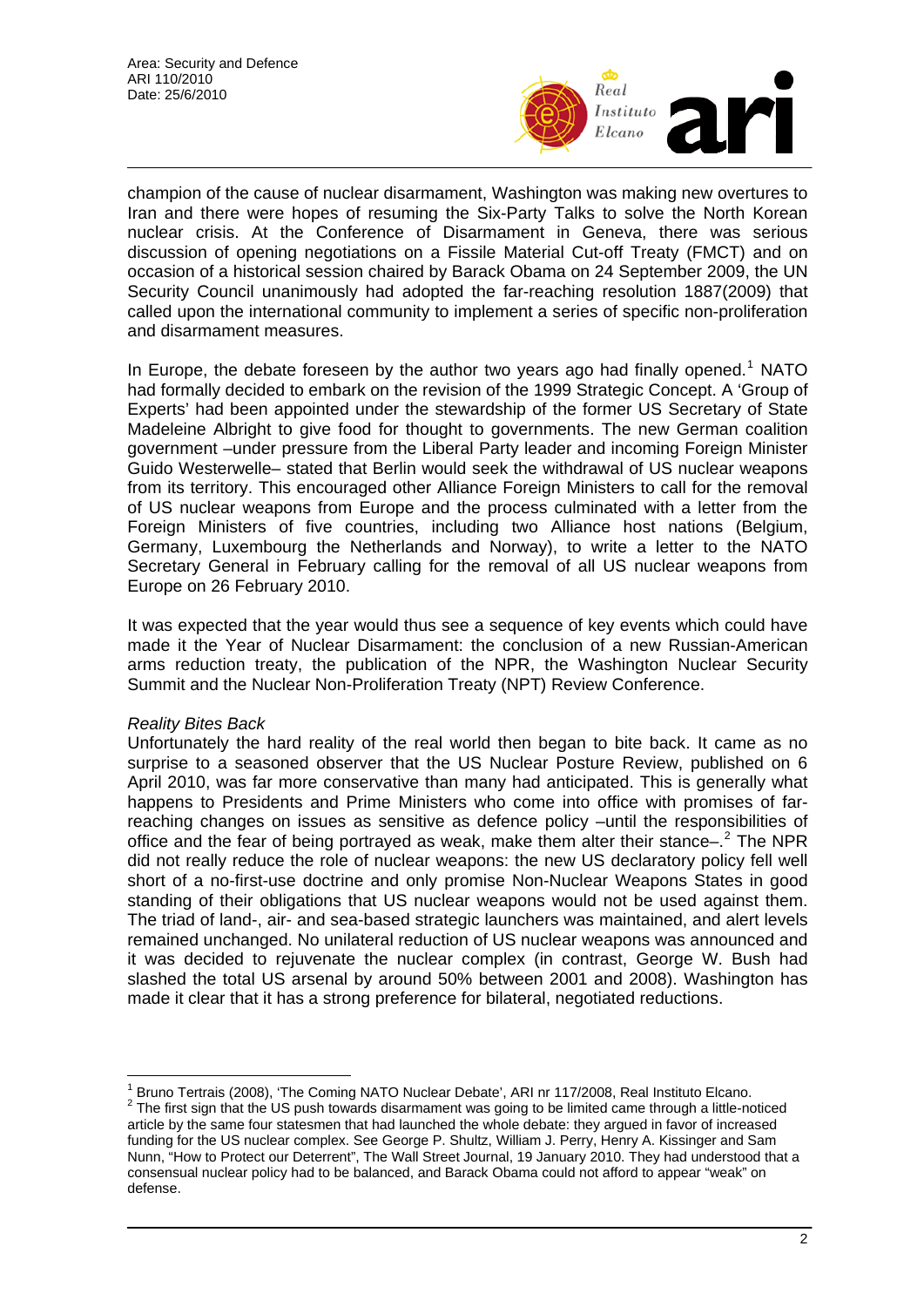

But the so-called 'New START' agreement, which succeeds START-1 and supersedes SORT, was unveiled on 26 March 26 and signed in Prague on 8 April and also proved to be a remarkably timid document. The treaty limits deployed strategic nuclear weapons to 1,550 –not exactly a bold disarmament move compared with the SORT ceiling of 1,700- 2,200–. Moreover, it actually allows the parties to maintain as many weapons as SORT did, for each strategic bomber is counted as 'one nuclear weapon', even if it can carry 20 (which is the case, for instance, for B-52 bombers). Finally, like its predecessors, it does not deal with non-deployed strategic weapons and non-strategic weapons, and does not mandate the destruction of any retired weapon. A far cry from the 'Global Zero' initiative, the New START is not a nuclear disarmament treaty but an old-style arms limitation accord.

In NATO, conservatism has also struck back. In April, on occasion of the informal meeting of the Alliance's Foreign Ministers, Secretary of State Hillary Clinton made it clear that the US wants NATO to 'remain a nuclear alliance'.<sup>[3](#page-2-0)</sup> And the report by the NATO Group of Experts has expressed a preference for the continuation of the US nuclear presence on the continent.<sup>[4](#page-2-1)</sup> This new 'realist' US stance is supported both in France –which does not believe that more nuclear disarmament will necessarily bring more security– and the UK – whose new, conservative-led government has taken a more prudent approach to nuclear policy–.

Meanwhile, Pakistan and China are holding back the commencement of negotiations on a FMCT. Islamabad –quietly supported by Beijing– is not interested in negotiating a treaty that does not cover existing stockpiles, believing that it is at a disadvantage to India, its arch-enemy.

Finally, nuclear aspirants are showing no signs of turning back or moving away from seeking a nuclear capability. Iran has failed to answer positively to the Obama Administration's openings and incentives. In fact, as an EU official argued in May 2010 at a private meeting, 'the more we open the door, the more they close it'. Tehran has continued enriching uranium, has developed new missile technologies (solid-fuel twostage ballistic missiles) and has probably resumed 'weaponisation' activities. Arguing that it needs to refuel the Tehran Research Reactor, and that the conditions proposed by the P5+1 were not satisfying, it has also started enriching to 20%, a move that would take it very close to the 90% needed for explosive purposes (the progression of uranium enrichment is not linear: enriching 20% uranium to 90% would be very fast). Furthermore, Tehran's explanation for enriching to 20% is not reassuring because the country does not have the technical ability and know-how required to make the specific fuel rods needed for the Tehran Research Reactor. North Korea, for its part, has scuttled the Six-Party talks after having been sanctioned by the UN Security Council for its April 2009 missile test. It has also announced that its uranium enrichment programme is now being 'completed'. And another possible newcomer on the nuclear scene has been identified: Burma is increasingly suspected of engaging in illicit nuclear activities –perhaps in cooperation with North Korea–. Meanwhile, key countries such as Brazil, Egypt and South Africa have refused to adopt the International Atomic Energy Agency's (IAEA) Additional Protocol, which would allow inspectors to ensure there are no illicit nuclear activities.

<span id="page-2-0"></span> $\overline{\phantom{a}}$ 3 Mark Landler (2010), 'US Resists Push by Allies for Tactical Nuclear Cuts', *The Washington Post*, 22/IV/2010.

<span id="page-2-1"></span><sup>&</sup>lt;sup>4</sup> NATO (2010), 'Assured Security, Dynamic Engagement, Analysis and Recommendations of the Group of Experts on a New Strategic Concept for NATO', 17/V/2010.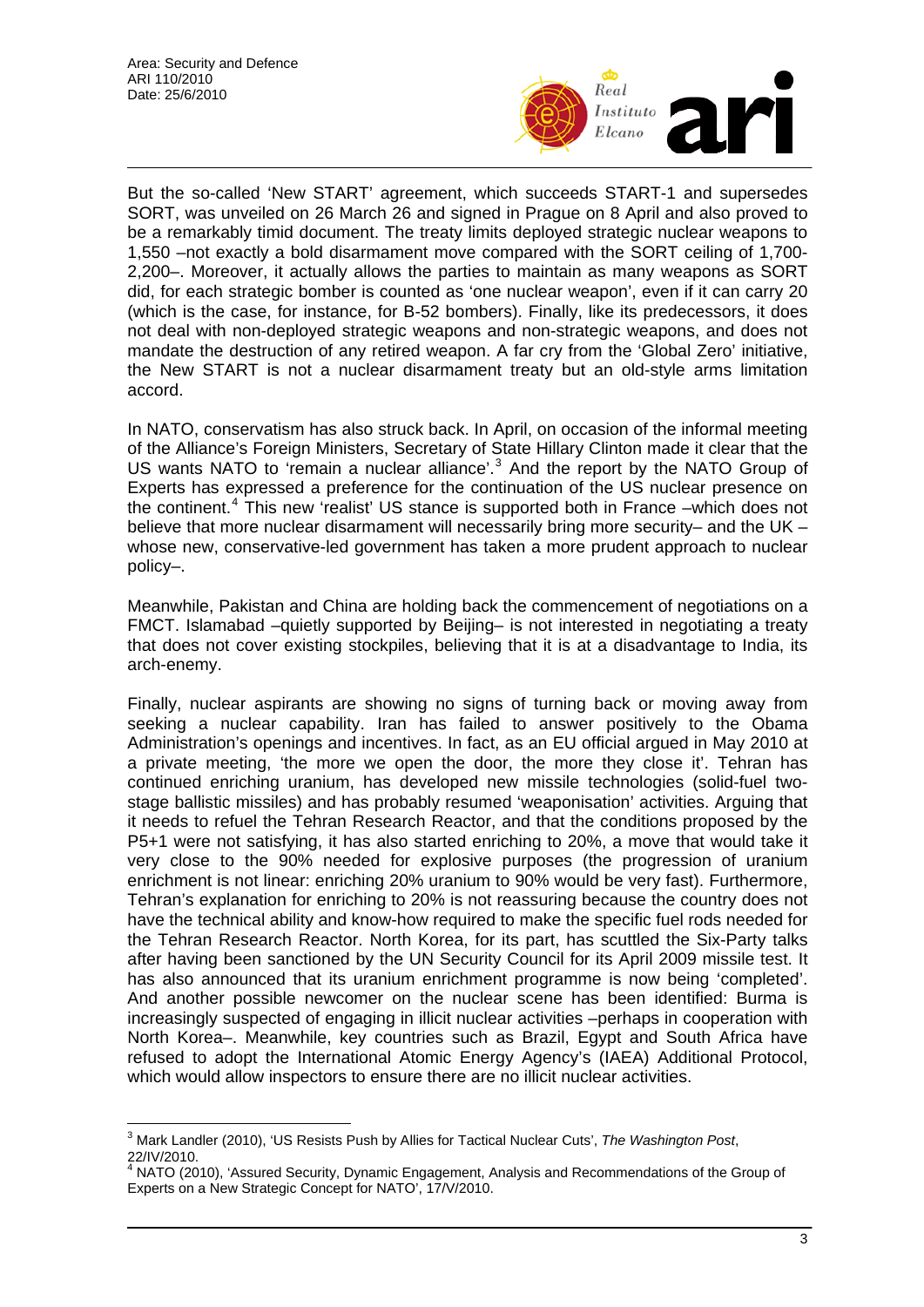

Hence, there has been little progress in disarmament and little scant on non-proliferation. Is there a causal link between the two? Many governments and analysts claim that it is because of the lack of disarmament that proliferation continues. But this thesis lacks credibility.<sup>[5](#page-3-0)</sup> Progress on nuclear disarmament progress from the mid-1980s onwards did not slow down proliferation; the rollback of indigenous nuclear programmes was achieved through sanctions, military action or regime-change in the case of South Africa. Historically speaking, the relation may have worked the other way round: US-Soviet arms control began only after the NPT was signed. Proliferation is better explained by regional dynamics and the fear of Western conventional superiority than by the lack of nuclear disarmament.

The reality is that nuclear weapons retain their attractiveness, for reasons of either security or status. In Asia, military nuclear programmes are still expanding. The reasoning of countries such as China, India and Pakistan is the strategic equivalent of their thinking on climate change: 'you are asking us to reduce, but we have yet to reach the capability that we need'. Emerging countries such as Egypt and Brazil claim that they cannot accept additional constraints on their nuclear programmes in the absence of nuclear disarmament; but this might be a convenient excuse for developing 'nuclear hedging' capabilities. And in Russia nuclear weapons continue to be considered a key instrument of political and military power –as shown by its new defence doctrine, unveiled in January 2010–.

It is not because disarmament is slow that non-proliferation is difficult. It is because perceived nuclear (and other) threats still exist, and may be growing, that nuclear disarmament is difficult. Additionally, there are domestic factors at play. In many nuclearcapable countries, political constraints prevent governments from slowing down or giving up their nuclear programmes. The fear of appearing weak and the need to take into account domestic factors exist everywhere. It is well-known that the US Congress is a powerful force in foreign policy and defence: in the post-Cold War context no US President has been willing to force Congress's hand on an issue on which there are no serious political gains to be made and only political costs to be borne (for instance, any serious further reduction in US and Russian arsenals would be conditional on bowing to Moscow's demands for limitations on missile defence and precision conventional weapons –a 'no-go' for a majority of congressmen and senators). The only nuclear issue that the American public cares about is the risk of nuclear terrorism, and that was 'dealt with' through the Washington Nuclear Security Summit, which is to have a follow-on in 2012.

The stalemate in non-proliferation and disarmament was reflected by the outcome of the May 2010 NPT Review Conference. While a final document was unanimously adopted – which for the first time included 'action plans' on the three pillars of the Treaty, namely disarmament, non-proliferation and peaceful uses– it did not include any new significant measure.<sup>[6](#page-3-1)</sup> Here, again, the comparison with climate negotiations might be useful: as in Copenhagen, the limits of multilateralism by consensus when key issues are at stake were made clear in New York.

*What will Happen Now?* 

<span id="page-3-0"></span> 5 For more on this issue see Bruno Tertrais (2010), 'The Illogic of Zero', *The Washington Quarterly*, vol. 33, nr 2, Spring.

<span id="page-3-1"></span><sup>&</sup>lt;sup>6</sup> '2010 Review Conference of the Parties to the Treaty on the Non-Proliferation of Nuclear Weapons, Final Document', NPT/CONF.2010/50, vol. I.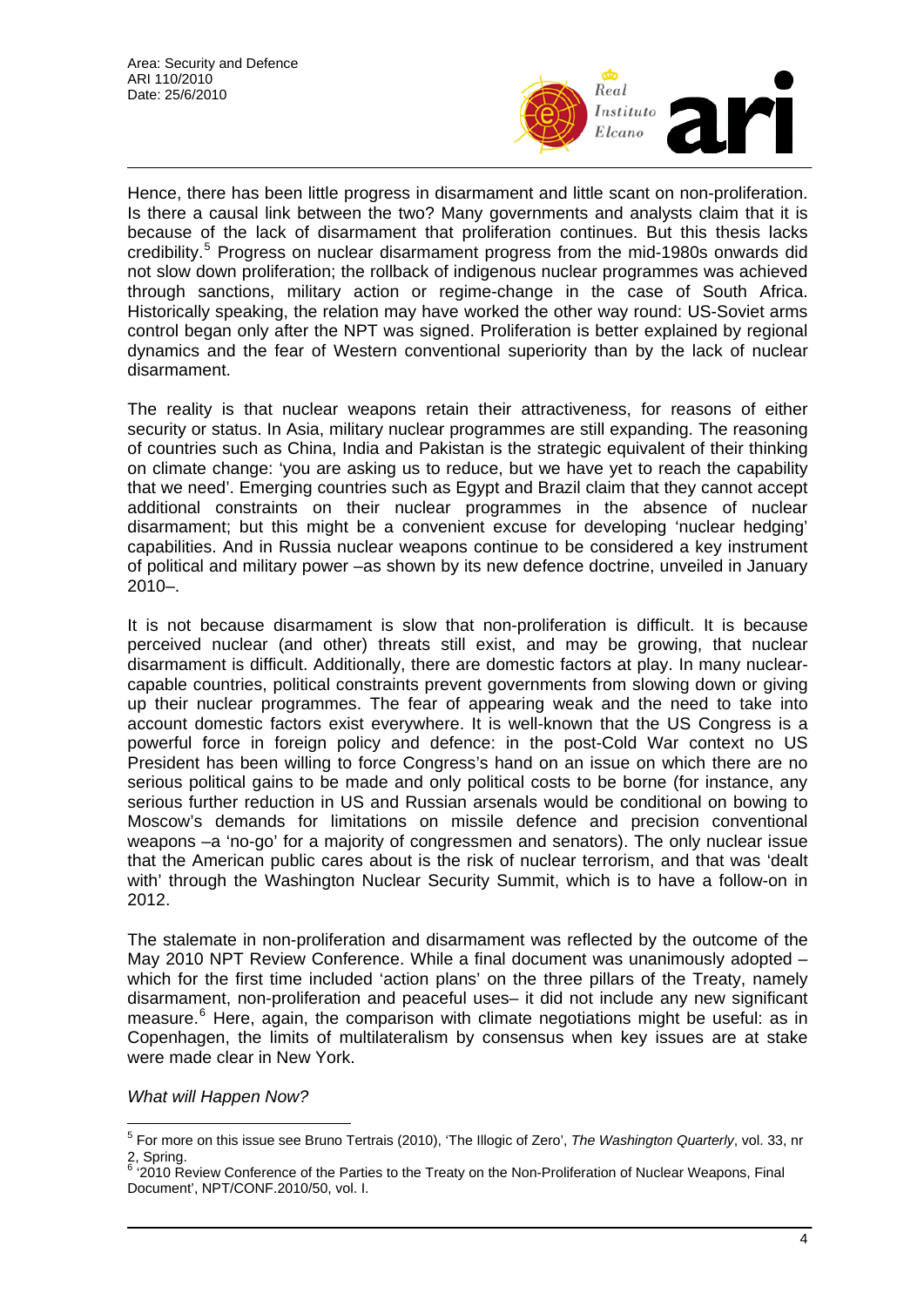

Where do we go from here? Let's face it: the prospects are very bleak for persuading Iran and North Korea to give up their military nuclear activities. There is no reason why Pyongyang should give up its nascent capability. It is the ultimate life insurance for one of the most despicable regimes on earth. And if history is any guide, Iran will eventually cross the threshold. No country that has invested so much in a military option has ever refrained from continuing. This will lead other countries in the region to adopt 'hedging' strategies, and perhaps also to go nuclear themselves. Egypt, in particular, should be a cause for concern: it has both security and status reasons to become a potential nuclear country, and has much of the technical expertise needed to do so. If Cairo were to go in that direction, another country of particular concern to Europe should then be closely monitored, Algeria, which could hardly see Egypt become nuclear without reacting and which has had suspect nuclear activities in the past (both Egypt and Algeria refuse to implement the Additional Protocol: Algiers signed it in 2004 but has yet to ratify it). But the risk of a proliferation cascade would not be limited to the Middle East. The collapse –or at least the delegitimisation– of the NPT that would result from an Iranian bomb would reverberate as far as East Asia. Japan, for instance, believes it faces an increased nuclear threat from both North Korea and China and it may be tempted to follow suit.

The prospects for new legal instruments to stem proliferation and go forward on disarmament are equally bleak. The 2010 NPT Review Conference showed that most Non-Aligned Movement Countries are reluctant to adopt the IAEA's Additional Protocol. Though claiming that it is for them a matter of principle (because of the lack of progress in disarmament, or to protect commercial secrets), the fact is that some of the most vocal critics of the Additional Protocol are countries which have the capability and potentially the will to become nuclear-capable.

While at the time of writing (June 2010) the ratification of the New START by Washington and Moscow in the autumn or winter of 2010 seems more plausible than not, it is also clear that no follow-on agreement will be possible in the near future. To the surprise of some US negotiators, Moscow proved to be a very difficult partner in the negotiating process, and made it clear that any future agreement would have to take into account missile defence and long-range precision conventional weapons. And the US Senate – where Democrats do not have the required two-thirds majority needed to ratify treatiesremains vigilant as to whatever deal would be perceived as weakening American security. For these two reasons it is extraordinarily unlikely that another nuclear arms control deal will be concluded soon. The cautious approach of the US Senate is an additional reason why it is not even certain that, despite the Administration's avowed intention, the CTBT will be ratified by the US before 2012. Finally, there is little chance for the FMCT negotiations to be initiated as long as Pakistan remains unsatisfied with the size of its fissile material stockpile.

In this context, what is likely to be the future of US nuclear weapons in Europe? Washington's aim is that their fate should not be determined unilaterally. One of the NPR's decisions was to fund the nuclear capability of the F-35 fighter-bomber, thus allowing allies who buy the aircraft to carry on with the nuclear-sharing arrangements. The US has also made it clear, as stated above, that it wants NATO to remain a nuclear alliance. What this means in practice for the Alliance is that the B-61 gravity bombs will not be unilaterally withdrawn, and that NATO will open a collective internal debate on nuclear policy –conduct its own nuclear posture review, so to say–. In this regard, the evolution of the domestic political landscape in European countries such as Germany, the Netherlands and the UK will be key here, since the demand for change in nuclear policy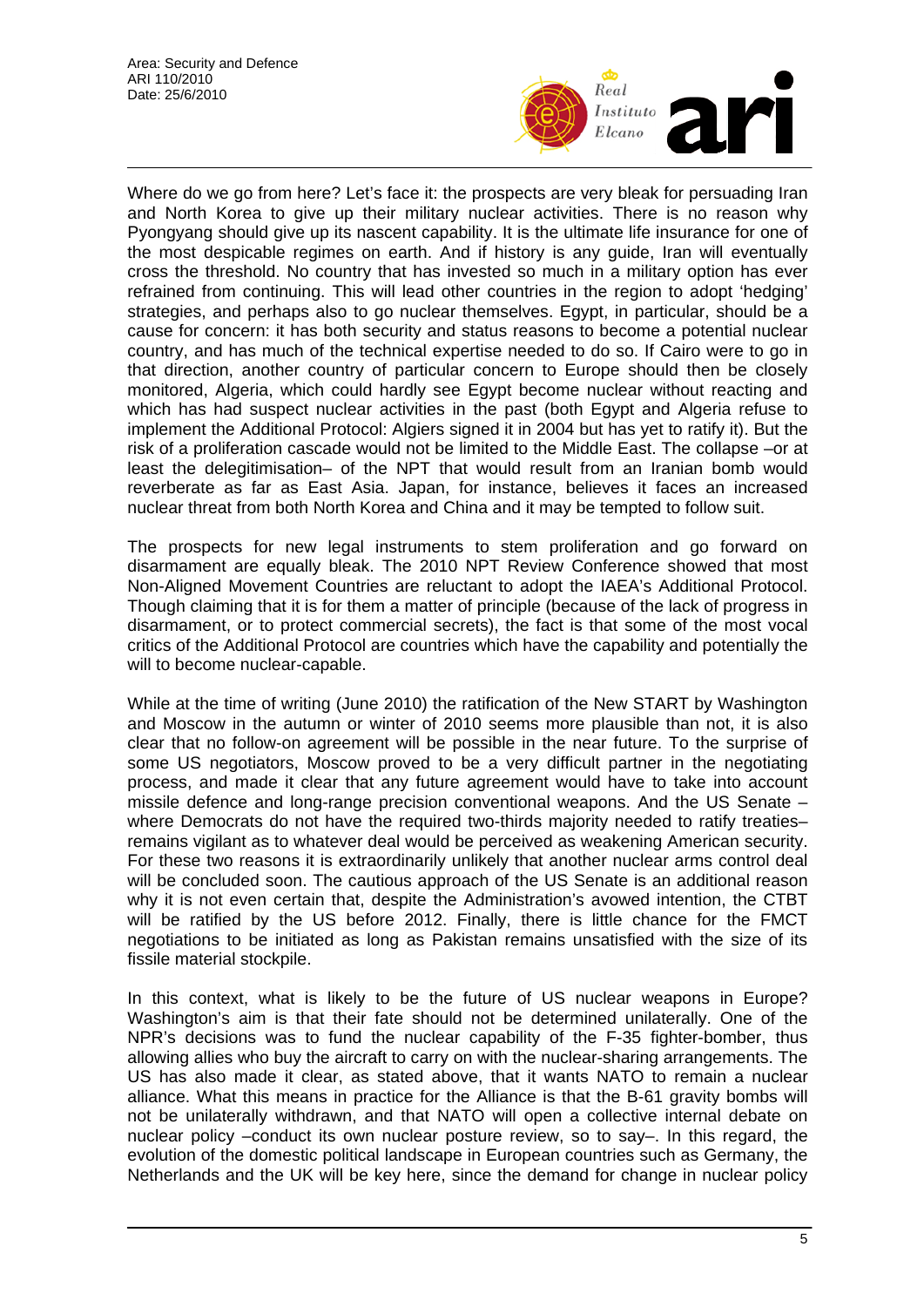

generally comes from junior coalition partners. The adoption of a new Strategic Concept at the Lisbon Summit scheduled for late November 2010 will be a step in that direction, but will not be the end of the debate.

#### **Conclusion**

#### *What Should be Done?*

In light of these new developments, what should the international community and the Atlantic Alliance in particular seek to accomplish in terms of non-proliferation and disarmament in the current decade? The first recommendation borders on the obvious: implement what already exists. Many tools already exist that if effectively applied would go a long way to reducing nuclear danger. UN Security Council Resolution 1887 now provides for the best possible summary of nuclear priorities, coming from the highest international authority. Other key texts, such as the final document of the 2010 NPT Review Conference, as well as the communiqué issued on occasion of the Washington Nuclear Security Summit, also contain key consensual decisions and recommendations.

Stemming nuclear proliferation requires working both on the supply and the demand sides. If the international community fails to stop Iran and North Korea in their drive for nuclear weapons, the two countries must at least be prevented through surveillance, containment and coercion if necessary, from exporting nuclear technologies and materials. To avoid a cascade of proliferation, stronger and country-specific security guarantees backed by missile defence might go a long way to reassure Western friends and allies. In the longer run, to counter the temptation of going nuclear for reasons of status, a serious reform of the UN Security Council might be needed (the main credible contenders for a permanent seat at the Council all have or are developing enrichment capabilities and this might not be a coincidence).

Nuclear disarmament will not go forward if governments do not believe that it is in their interest to disarm. It is pointless to believe that political pressuring will succeed in having them rid themselves of their weapons. When fundamental security and sovereignty issues are at stake, governments tend to be almost immune to mere political pressure. But the creation of a subsidiary body dealing with nuclear disarmament at the Conference of Disarmament –which was decided at the NPT Review Conference– should be an opportunity to embark on a frank conversation about the conditions for the abolition of nuclear weapons.

What about NATO? The Atlantic Alliance is torn between two different trends. Some want to de-legitimise nuclear weapons for disarmament and non-proliferation purposes, and to increasingly rely on conventional deterrence as well as missile defence. Others claim that nuclear proliferation trends and an increased Russian reliance on non-strategic nuclear weapons, as well as the unique value of nuclear weapons for risk and responsibility sharing, should lead to maintaining and modernising NATO's collective nuclear deterrent.

The Strategic Concept should, of course, take into account the changes in the strategic environment since 1999, as well as the coming deployment of missile defence. Some transparency about numbers would be useful in order to encourage Russia to do the same. But NATO should postpone any major decision regarding the US nuclear presence in Europe until 2012, before the end of the service life of European nuclear-capable fighter-bombers. At that time, it should consider a new 'dual-track decision': negotiate with Russia if there is an opportunity to so in a manner that reinforces collective security, but